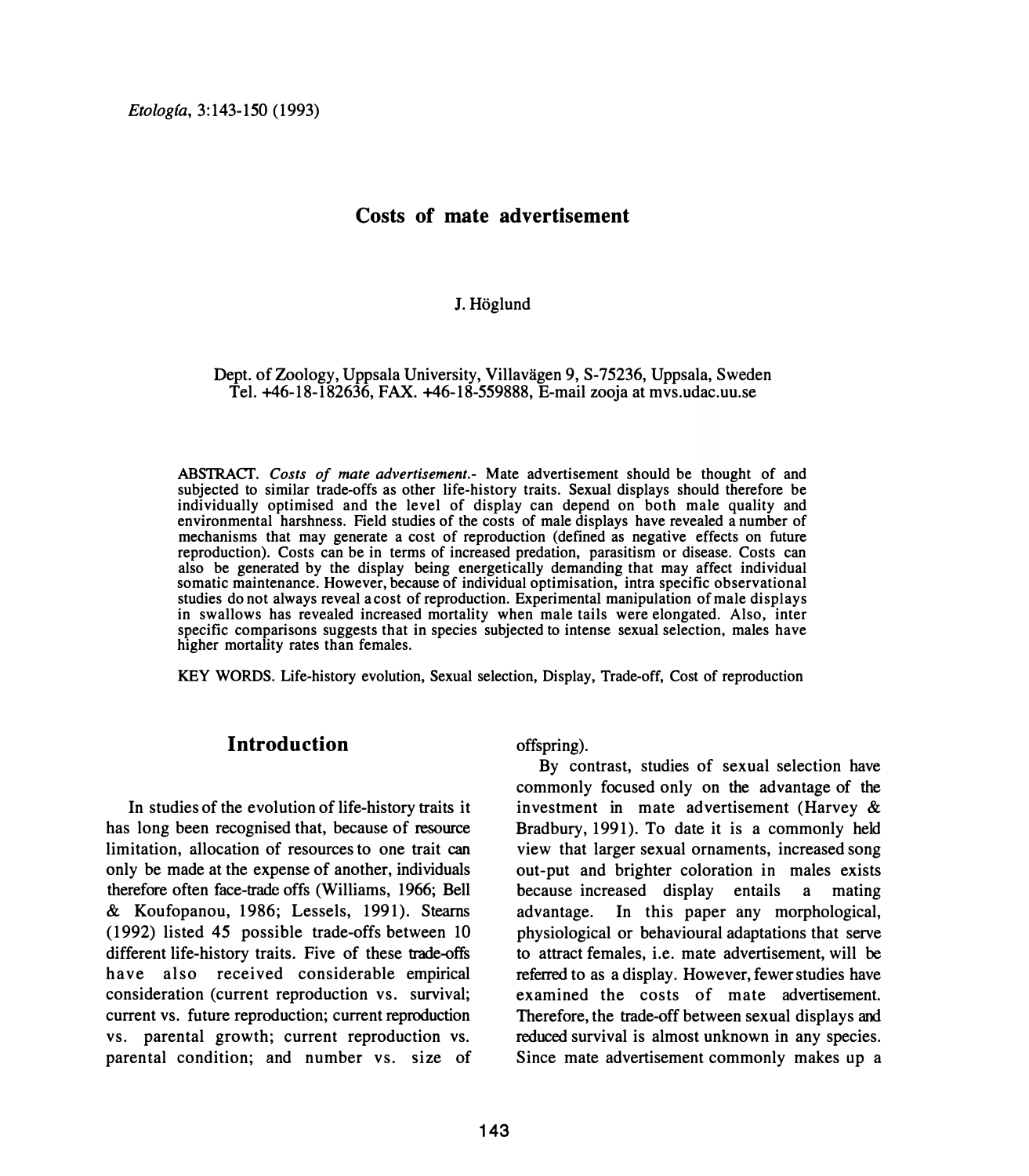**large fraction of male reproductive effort, theories about optimal male investment in mate advertisement ought to follow the same principles as for any life-history trait.** 

# **A model of optimal investment**

**Nur and Hasson (1984) modelled how males should invest in mate advertisement given that increasing signalling levels confer a mating advantage but also reduce survival. Let F stand for mating success and S for survival, optimal trait values (x) are found where the reproductive value (V(x)=F(x)\*S(x))is maximised. In Figure 1, S(x) is** 



**FIGURE 1. Nur and Hasson's (1984) multiplicative model of optimal male advertisement. The model assume three classes ("conditions") of individuals. S describe survival, F the mating advantage and V fitness (F multiplied by S) and x is the level of advertisement. Each class of males (0, 1 and 2) obeys its own S-curve**  and generates its own V-curve.  $x_0$ ,  $x_1$  and  $x_2$  that **maximize the respective V-values. (After Nur & Hasson, 1984).** 

**[Modelo multiplicativo de Nur y Hasson (1984) de sei'ializaci6n 6ptima del macho.]** 

**modelled as a monotonically decreasing function with three different slopes: with steeper slopes, survival decreases faster with increasing x. The three**  slopes of S  $(S_0, S_1 \text{ and } S_2)$  can be thought of as **either different kinds of males with different susceptibilities (male quality) or an environmental gradient that increases in harshness from O to 2. In the latter view, the optimal mate advertisement**  levels  $(x_0, x_1 \text{ and } x_2)$  could be seen as male reaction **norms to the environment (see Stearns, 1991 and Thompson, 1991 for discussions of reaction norms).** 

**Indirect evidence for effects of male quality on the level of sexual displays comes from studies of an often observed age dependence on the expression of secondary sexual characters. Furthermore, diseased individuals often show reduced levels of mate advertisement. For example, yearling male black grouse** *(Tetrao tetrix)* **have shorter tail ornaments as compared to older (fig. 2a). In fallow deer** *(Cervus*  **dama), male antlers increase in size up to the their fifth or sixth year of life (Chaplin & White, 1969). Male black grouse heavily infected with a range of gut parasites grew shorter tails less parasitised (fig. 2b) and males with high loads of microfilaria produced by a nematode worm had shorter tails**  independent of the effect of age (fig. 2c).

**Indirect evidence for the existence of reaction norms on male display levels comes from adjustments of display and courtship levels with increasing predation pressure. In male guppies**  *(Poecilia reticu/ata),* **populations differ in the mean intensity of male coloration and this variation has been shown to covary both with light conditions and predation pressure (Endler, 1980, 1983, 1992; Magurran & Seghers, 1990). Males living under more severe predation regimes tend to be more drab.** 

## **Field studies**

**The theoretical trade-off between mate advertisement and survival can be generated by·· a**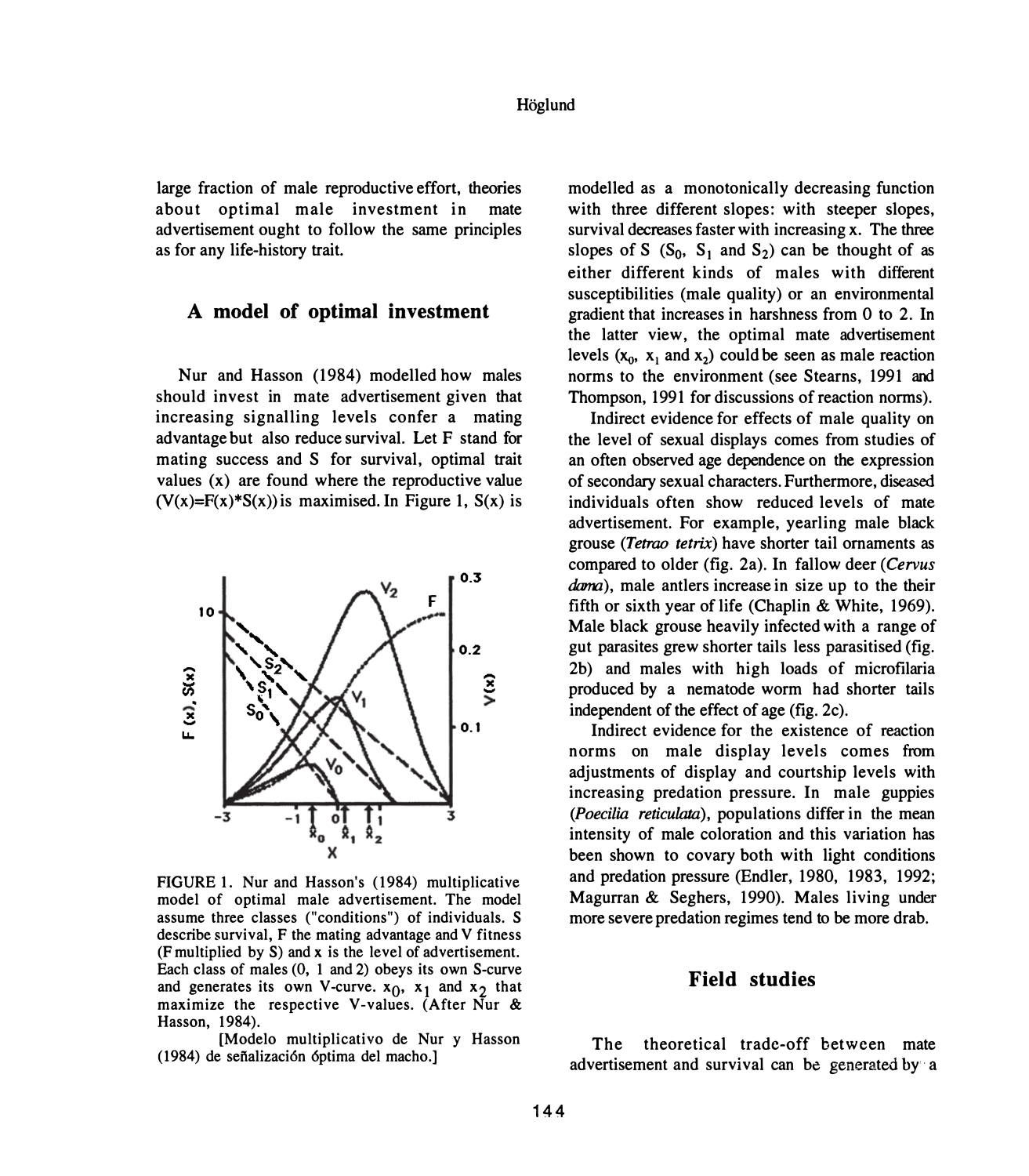

FIGURE. 2. a. Tail length in relation to age in male black grouse. Vertical bars indicate ±1 S.D (ANOVA,  $F_{4,160}$ =124.3, P<0.0001). b. The relationship between length of the ornamental tail feathers of black grouse *(Tetrao tetrix)* and intestinal parasite load (y=19.6- $0.24x$ ,  $r^2=0.27$ , P<0.004). Parasite load was calculated as follows. Seven types of parasites were found by Lund (1954) in birds shot in Norway and the intensity of each was given as absent, low or high. Abscence was given the score 0, low 1 and high 2, the **index** is the sum of these scores for each bird (from Hoglund et al., 1992). c. The relationship between length of the tail feathers and microfilaria load of male black grouse. Open symbols and the upper line represent males 3 years or older, filled symbols and the lower line represent 2-year-old males. There was no diference in slopes (ANCOVA  $F_{1,45}$ =2.28, P=0.14) but the adjusted means differ  $(F_{1,3}=6.23, P=0.02)$  (from Höglund et al., 1992).

[Relaci6n entre la longitud de la cola de machos de *T. tetrix* y: a. la edaden años; b. cantidad de parásitos intestinales; y c. cantidad de microfilaria.

number of mechanisms in wild animals. Increased displays can lead to increased attraction of predators, parasites and diseases. Furthermore, individuals can use up the resources needed for metabolic maintenance and therefore freeze or starve to death.

Burk (1982) reviewed the evidence of predation on sexually signalling males in insects. The cases where an attempt to quantify the costs of display have been made are included in table I. For example, male field crickets *(Gryllus integer)* call to attract females. However, calling males do not only enjoy a mating advantage of calling but also suffer from parasitism from a tachinid fly that use male calls to phonotactically orientate towards calling males (Cade, 1975, 1979; Cade & Wyatt, 1984). A similar argument has also been made for a vertebrate species, the túngara frog *(Physalaemus pustulosus)*. In this species males call to attract females but bats, opossums and other frog species use the male calls to locate their prey (Ryan et al., 1981, 1982, 1983; Ryan, 1985).

In tungara frogs, predation is not the only cost on displaying males. Another possibility is that the energetically demanding calling behaviour may limit displays (Bucher et al., 1982; Ryan, 1985). Energetic cost of mate advertisement has been assessed in a few other vertebrate species (table I). For example, in two species of lek breeding birds, it seems as if male displays are checked by being energetically costly. In sage grouse *(Centrocercus urophasianus)* males who showed high levels of display (struts/day) also used more energy (Vehrencamp et al., 1989; fig. 3a). In great snipe (Gallinago media) males with low display rates had a median daily energy expenditure of about 250 kJ/day whereas males with high display rates had a median of about 425 kJ/day (fig. 3b; Höglund et al., 1992). In both these species there are reasons to believe that high display rates confer a mating advantage (Gibson et al., 1991; Höglund & Lundberg, 1987; Höglund et al., 1990).

Large energy expenditures do not necessarily generate a cost of reproduction. For this to be, large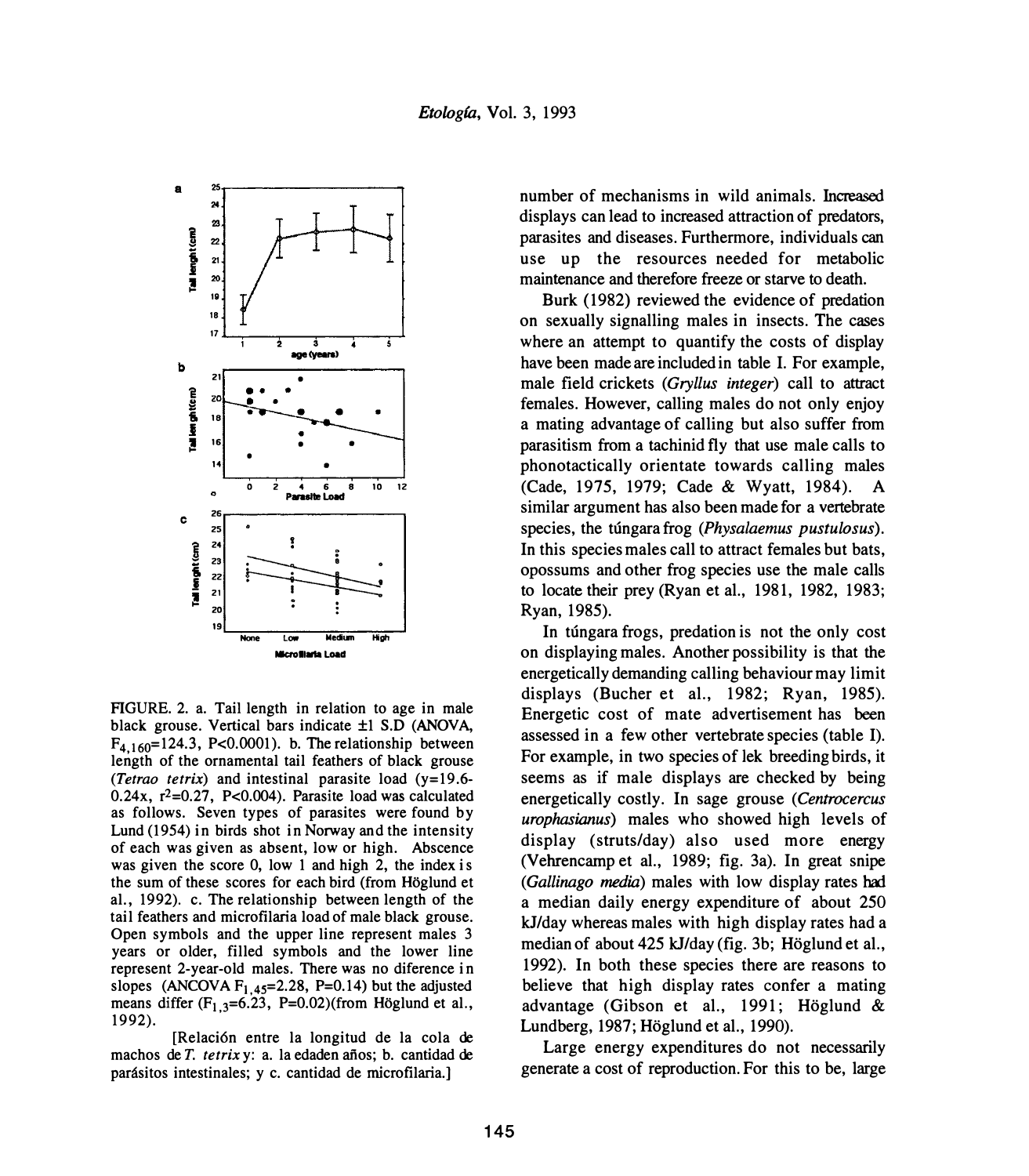#### **Hoglund**

**energetic costs need to affect future reproduction negatively. Since individuals are expected to optimise their own display levels, an effect on survival or future reproduction is not expected in observational field studies. However, if high display rates confer a mating advantage and displays beyond individual optima do not affect future reproduction, why do not all males display at maximum rates? In the case of great snipe, male metabolic intensity was on average 3.4 x the basal metabolic rate (BMR) for a wader of a mean body mass of 156.3 g (Hoglund et al., 1992). This figure should be contrasted with the estimated daily existence energy**  **requirement of non-moulting and non-reproducing birds which is 2.6xBMR and the suggested maximum sustainable work rate for birds which is 4xBMR (Drent & Daan, 1980). Thus the display behaviour of great snipe males keeps them at a metabolic rate close to the maximum that they can sustain. If there are differences in male condition it is plausible that the variation in male display performance can be explained by individual quality differences and that males optimise their display rates to what they can afford.** 

**Great snipe males burn energy when they display and as a consequence they loose body mass. During** 

**TABLE I. Field studies in which mechanisms that may generate a cost of reproduction on displaying males have been investigated.** 

**[Estudios de campo en los que se han investigado los mecanismos que pueden generar un costo de reproducci6n sobre los machos que realizan el comportamiento.]** 

| Mechanism                                   | <b>Species</b>            | Reference                                                                |
|---------------------------------------------|---------------------------|--------------------------------------------------------------------------|
| Display energetically demanding             | Hyla versicolor           | Wells and Taigen, 1986;<br>Klump & Gerhardt, 1987                        |
|                                             | Physalaemus pustulosus    | Bucher et al., 1982                                                      |
|                                             | Centrocercus urophasianus | Vehrencamp et al., 1989                                                  |
|                                             | Gallinago media           | Höglund et al., 1992                                                     |
| Display attracts predators and/or parasites | Gryllus integer           | Cade, 1975; 1979                                                         |
|                                             | Gryllodes supplicans      | Sakaluk & Belwood, 1984                                                  |
|                                             | Okanagana rumorsa         | Soper et al., 1976                                                       |
|                                             | Gasterosteus aculeatus    | Moodie, 1972;<br>McPhail,<br>1969; Semler, 1971                          |
|                                             | Cichlasoma citrinellum    | Barlow, 1976; Barlow &<br>Ballin, 1976; McKaye &<br><b>Barlow</b> , 1976 |
|                                             | Poecilia reticulata       | <b>Endler</b> , 1980                                                     |
|                                             | Nothobranchius guntheri   | Haas, 1976 a, b                                                          |
|                                             | Physalaemus pustulosus    | see Ryan, 1985                                                           |
|                                             |                           |                                                                          |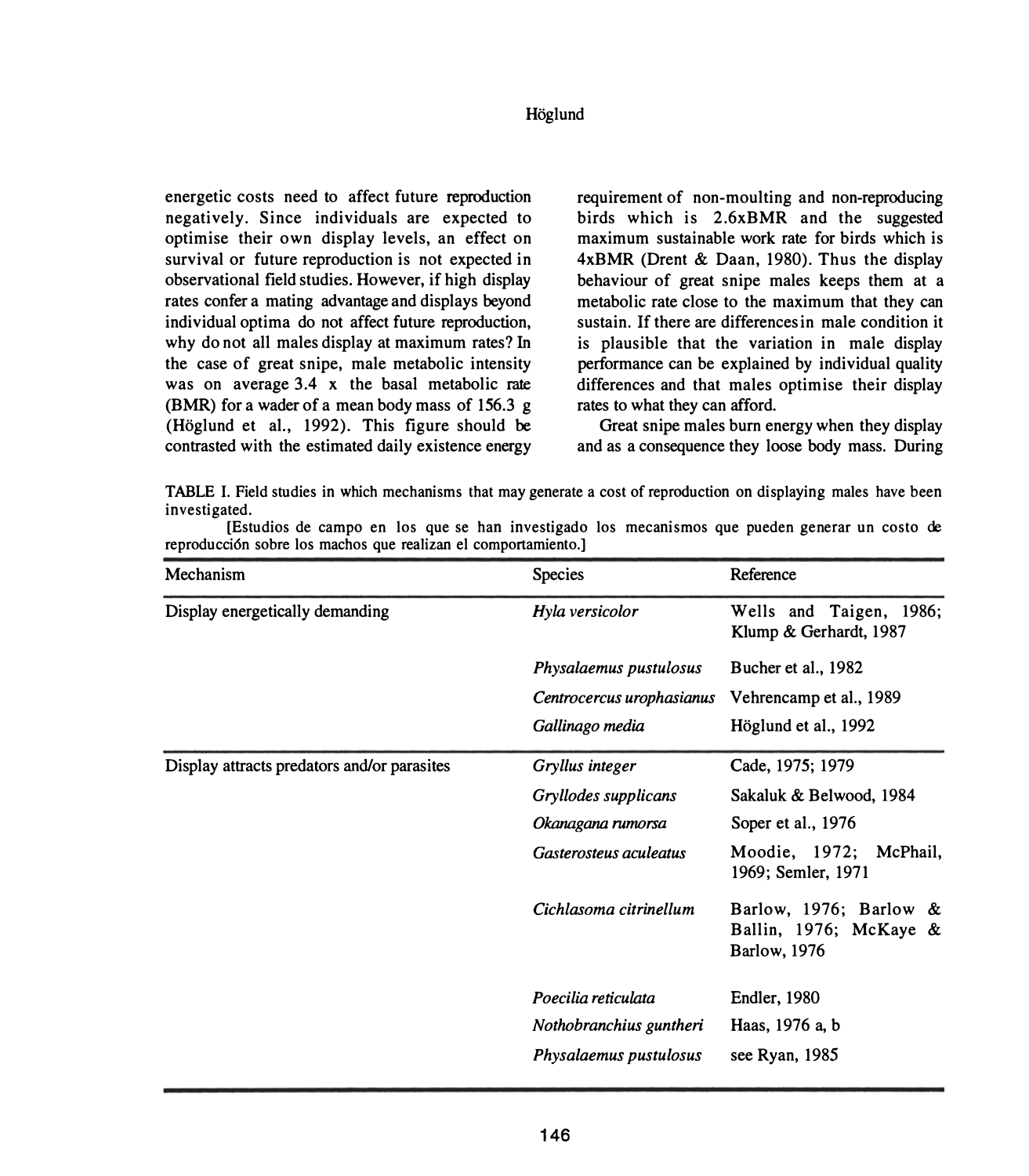

FIGURE 3. Energy expenditure in relation to strut rate in sage grouse (adjusted for effects of daily temperature variations). Circled points indicate two known successful mating males  $(y=1206.3+1.11x, r2=0.70,$ P=0.0001). (From Vehrencamp et al., 1989). b. A Tukey box plot (Feldman et al., 1987) showing the median daily energy expenditure (DEE) for great snipe males with low  $(n=4)$  and high  $(n=5)$  display rates. The cut-off point was choosen at  $\geq 3.00$  displays per minute. (From Höglund et al., 1992).

[Gasto deenergfa con respecto a la relaci6n al pavoneo en *Centrocercus urophasianus* (ajustados los efectos de las variaciones diarias de temperatura).]

a night of display activity for these nocturnal birds, males are estimated to loose on average 1.77 g body mass per h. Some of the body mass loss seems to be able to be compensated for when the birds feed. However, in May which is the early face of the lekking period for these birds, males lost on average 9 g (6% of the body mass) over an 11 day period. Later in the season no further mass loss was observed (Hoglund et al., 1992).

As mentioned above, it is not always possible to show a cost of reproduction in intra-specific studies.

Rather, the opposite pattern could be expected: males who show high levels of mate advertisement and consequently high mating success could be the males in the best condition. If so, such males can also show the best survival. An example of this pattern is the black grouse in which the most successful males had higher survival when compared to less successful males (Alatalo et al., 1991). One way around this could be to experimentally adjust individual male display levels beyond the level originally expressed by the males themselves. In swallows *(Hirundo rustica)* males in which tail length was experimentally elongated showed reduced survival compared to males in which tails were shortened or left as controls (Møller  $&$  de Lope unpubl. Ms).

#### **Comparative studies**

Not all natural populations are amenable to experimental manipulation. Inter-specific comparisons could, however, help to reveal costs of sexual selection. If mate advertisement is costly, males in sexually dimorphic species should show higher mortality rates than females of the same species. Thus we expect male biased mortality rates to be correlated with sexual dimorphism. To date, two such comparisons, one on birds and one on mammals, have been published (Promislow, 1992; Promislow et al., 1992).

In mammals, species in which males are larger than females show a male biased mortality indicating that in sexually selected species males pay a cost of sexual selection. However, in inter specific comparisons the effects of shared ancestry need to be controlled for otherwise similarities between closely related taxa may lead to correlations that are unrelated to the question under investigation (see Harvey& Pagel, 1991; Brooks & McLennan, 1991). Rather than using the actual values for each species, a method of removing the effects of shared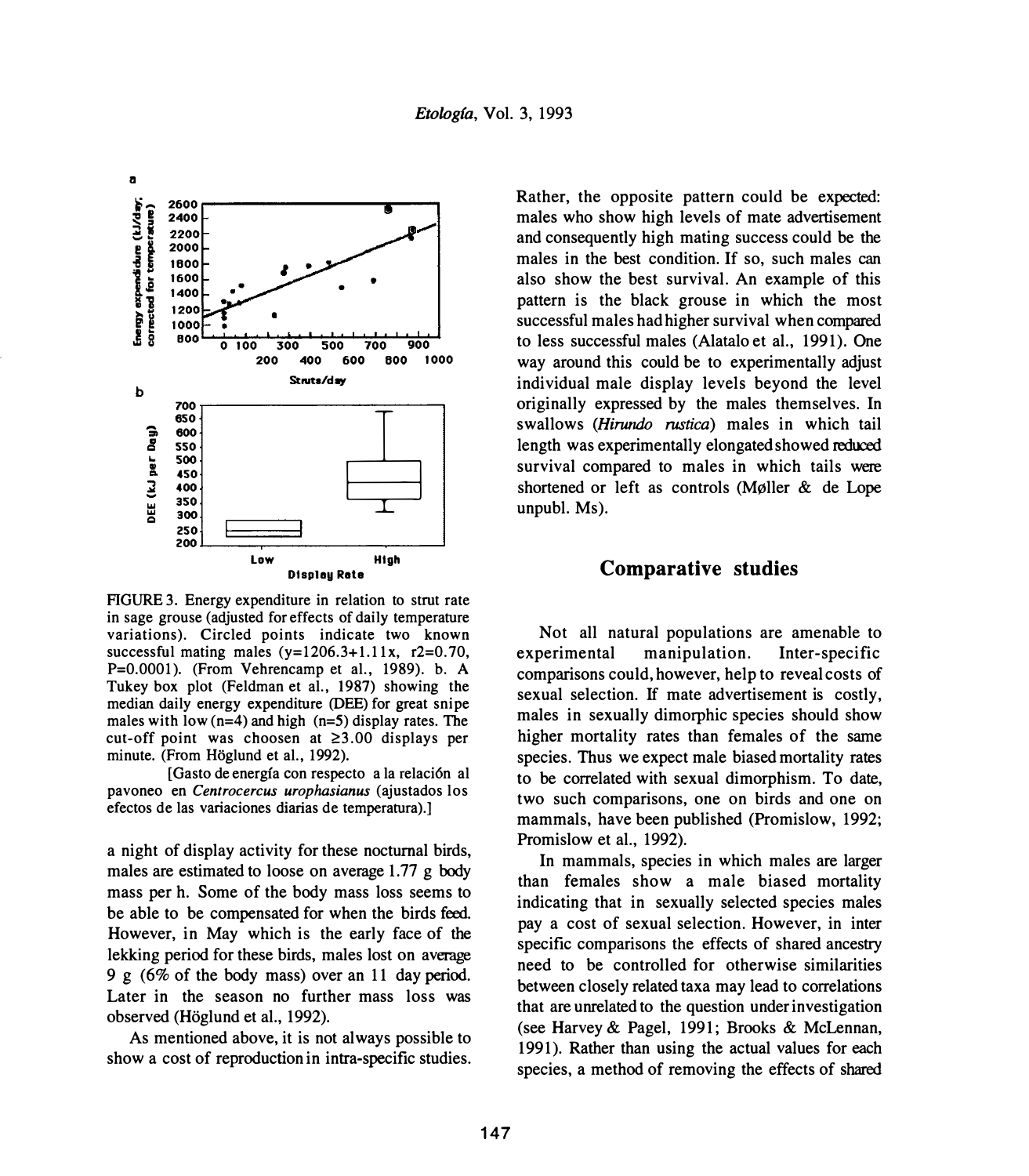**ancestry is to use the differences between closely related taxa as independent observations. When such a contrast analysis (Pagel, 1992) was performed**  there was still a correlation between dimorphism and **male biased mortality, suggesting that the relationship is not due to the effects of shared ancestry.** 

**A similar pattern was revealed when the data from 28 North American passerines were used: there**  was a correlation between male biased mortality and **male biased size dimorphism and increasing male plumage brightness. Thus the data from both mammals and North American passerines suggest that males in species subjected to intense sexual selection pay a cost of reproduction.** 

**In summary, mate advertisement, like any other life-history trait, is subjected to individual optimisation. A number of mechanisms may generate a cost of reproduction on displaying males. Such mechanisms include attraction of predators, parasitoids and physiological exhaustion. To show that such mechanisms lead to a cost of reproduction, comparative studies or experiments are needed. In understanding how sexual displays evolve it is necessary not only to study the benefits but also the costs.** 

La señalización de apareamiento debería ser tenida **en cuenta y estar sujeta a compromisos similares a otros otros rasgos de los ciclos vitales. Las exhibiciones sexuales deberfan, por tanto, ser**  optimizadas individualmente, y el nivel de **exhibici6n puede depender tanto de la calidad del macho como de la severidaddel nedio. Los estudios de campo de los costos de las exhibiciones del**  macho han revelado un número de mecanismos que pueden generar un costo de reproducción (definido **como efectos negativos sobre la reproducci6n**  futura). Los costos pueden ser en términos de **aumento de depredaci6n,parasitismo o enfermedad.**  Los costos pueden ser generados también por la **demandaenergetica de la exhibici6n que puede afectar al mantenimiento somatico del individuo. Sin**  embargo, debido a la optimización individual, los **estudios observacionales intraespecfficos no siempre**  revelan un costo de reproducción. La manipulación **experimental de la exhibici6n del macho en golondrinas ha revelado un incremento de la mortalidad cuando se alargaron las colas de los machos. Tambien, las comparaciones interespecificas sugieren que en especies sujetas a una selecci6n sexual intensa, los machos tienen tasass de mortalidad superiores a las hembras.** 

# **Acknowledgements**

**Thanks to the organisers of the XXIII IEC for the possibility to present this review, Par Forslund**  and Fredrik Widemo for useful discussion and **comments on the ms, Anders Pape M�ller for access to unpublished results and the Swedish Natural Sciences Research Council for financial support.** 

### **Resumen**

*Costos de senalizaci6n de/ apareamiento.* 

### **References**

- **Alatalo, R.V., Hoglund, J. & Lundberg, A., 1991. Lekking in black grouse- a test of male viability**  *Nature (London),* **352: 155-156.**
- **Barlow, G.W., 1976. The midas cichlid in Nicaragua. In:** *Investigations of the ichtyofauna of Nicaraguan lakes:* **332-358 (T.B. Thorson, Ed.). Lincoln: Univ. of Nebraska Press.**
- **Barlow, G.W. & Ballin, P., 1976. Predicting and assessing dominance for size and colouration in the polychromatic midas cichlid.** *Anim. Behav.,*  **24:793-813.**
- **Bell, G. & Koufopanou, V., 1986. The cost of**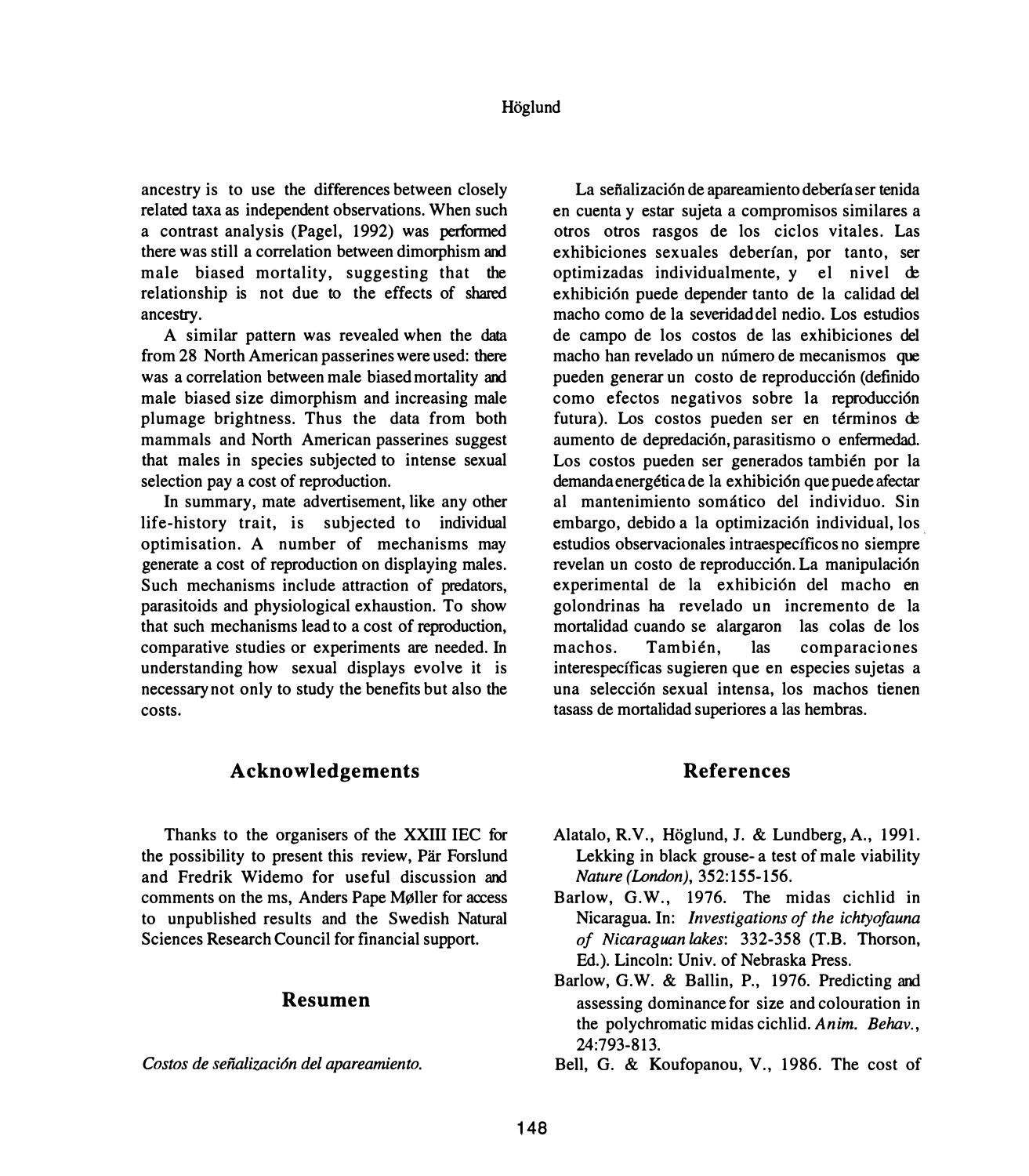reproduction *Oxf. Surv. Evol. Biol.,* 3:83-131.

- Brooks, D.R. & D.A, M., 1991. *Phylogeny, ecology and behavior: a research program.*  Chicago: Univ. of Chicago Press.
- Bucher, T.L., Ryan, M.J. & Bartholomew, G.A., 1982. Oxygen consumption during resting, calling and nest building in the frog, *Physalaemus pustulosus. Physiol. Zool.,* 55:10- 22.
- Burk, T., 1982. Evolutionary significance of predation on sexually signalling males. *Fl. Entomol.,* 65:90-105.
- Cade, W., 1975. Acoustically orienting parasitoids: fly phonotaxis to cricket song. *Science,*  190:1312-1313.
- Cade, W., 1979. The evolution of alternative reproductive strategies in in field crickets. In: *Sexual selection and reproductive competition in insects:* 343-379 (M.S. Blum & N.A. Blum, Eds.), New York: Academic Press.
- Cade, W. & Wyatt, D.R., 1984. Factors affecting calling behaviour in field crickets, *Teleogryllus*  and *Gryllus* (age, weight, density and parasites). *Behaviour,* 88:61-75.
- Chaplin, RE. & White, R.W.G., 1969. The use of tooth eruption and wear, body weight and antler characteristics in the age estimation of male wild and park Fallow deer (Dama dama) *J. Zoo/. Lond.,* 157:125-132.
- Drent, R.H. & Daan, S., 1980. The prudent parent: energetic adjustments in avian breeding. *Ardea,*  68:225-252.
- Endler, J.A., 1980. Natural selection on colour patterns in *Poecilia reticulata Evolution,* 34:76- 91.
- Endler, J.A., 1983. Natural and sexual selection on color patterns in poeciliid fishes *Env. Biol. Fish.,* 9:173-190.
- Endler, J.A., 1992. Signals, signal conditions, and the direction of evolution *Am. Nat.,* 139:125- 153.
- Gibson, R.M., Bradbury, J.W. & Vehrencamp, S. L., 1991. Mate choice in lekking sage grouse

revisited: the roles of vocal display, female site fidelity, and copying. *Behav. Ecol.,* 2:165-180.

- Haas, R., 1976a. Behavioural biology of the annual killifish, *Notobranchius guntheri* (Pisces: Cyprinodontidae). *Copeia,* 1976:80-91.
- Haas, R., 1976b. Sexual selection in *Nothobranchius guntheri* (Pisces: Cyprinodontidae). *Evolution,* 20:614-622.
- Harvey, P.H. & Bradbury, J.W., 1991. Sexual selection. In: *Behavioural ecology an evolutionary approach:* 203-233 (J.R. Krebs & N.B. Davies, Eds.). Oxford: Blackwell.
- Harvey, P.H. & Pagel, M.D., 1991. *The comparative method in evolutionary biology.*  Oxford: Oxford Univ. Press.
- Höglund, J., Alatalo, R.V. & Lundberg, A., 1992. The effects of parasites on male ornaments and female choice in the lek-breeding black grouse *(Tetrao tetrix). Behav. Ecol. Sociobiol.,* 30:71- 76.
- Höglund, J., Eriksson, M. & Lindell, L.-E., 1990. Females of the lek-breeding great snipe, *Gallinago media,* prefer males with white tails *Anim. Behav.,* 40:23-32.
- Höglund, J., Kålås, J.A. & Fiske, P., 1992. The costs of secondary sexual characters in the lekking great snipe *(Gallinago media). Behav. Ecol. Sociobiol.,* 30:309-315.
- Hoglund, J. & Lundberg, A., 1987. Sexual selection in a monomorphic lek-breeding bird: correlates of male mating success in the great snipe *Gallinago media. Behav. Ecol. Sociobiol.,*  21:211-216.
- Klump, G.M. & Gerhardt, H.C., 1987. Use of nonarbitrary acoustic criteria in mate choice by female gray tree frogs. *Nature,* 326:286-288.
- Lessells, C.M., 1991. The evolution of life histories. In: *Behavioural ecology an evolutionary approach:* (J.R. Krebs & N.B. Davies, Eds.). Oxford: Blackwell.
- Magurran, A.E. & Seghers, B.H., 1990. Risk sensitive courtship in the guppy *(Poecilia reticulata). Behaviour,* 112: 194-201.